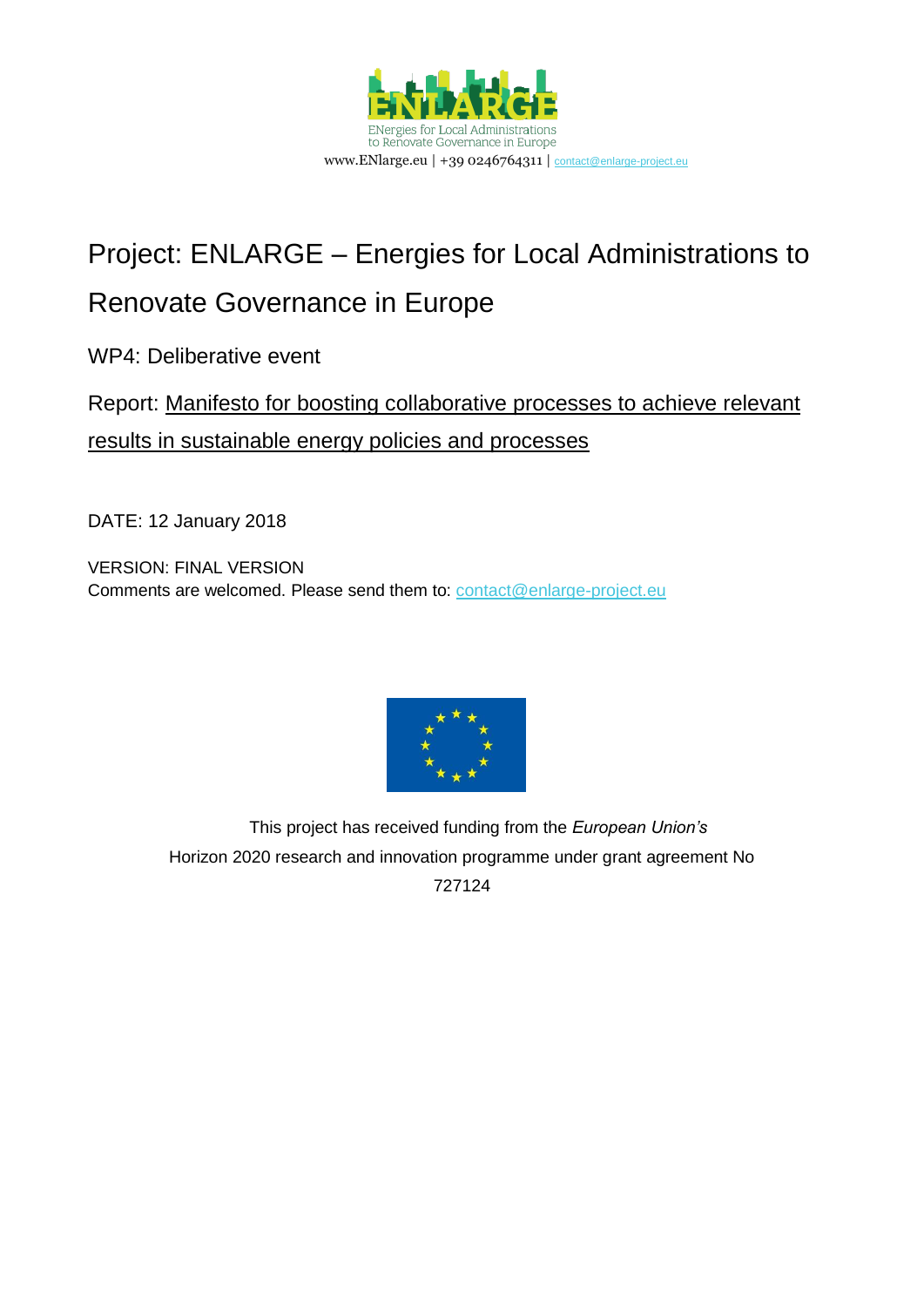#### **Introduction**

This manifesto is promoted within the H2020 ENLARGE project. ENLARGE focuses on building and disseminating knowledge on the design features and mechanisms that favour or hinder the legitimacy, effectiveness and sustainability of collaborative processes in the sustainable energy area, through a collaborative process with actors involved in such processes.

The manifesto draws on the findings of the ENLARGE deliberative event held in October 2017, which involved 74 participants (politicians, civil servants, experts, economic and civil society actors) in a collective reflection and discussion on the success factors and weaknesses of collaborative processes in sustainable energy.

The manifesto does not aim to create ideal types of collaborative processes, but to **shed light on key ingredients for boosting three main democratic objectives of collaborative processes**:

- Social legitimacy, i.e. the capacity of collaborative processes to be perceived as a legitimate policymaking tool by civil society actors and ordinary citizens who do not take part in the process. Collaborative processes can be seen with scepticism, both from ordinary citizens and civil society organisations, as they can be perceived as political manipulation or tools to increase legitimisation of decisions already taken. Without citizens' and stakeholders' diffused support (i.e. social legitimacy), these processes risk generating more problems than benefits in policymaking.
- Institutional sustainability, i.e. the capacity of collaborative process to be accepted by public officials (elected politicians and civil servants). This is particularly relevant for mainstreaming such processes into the daily practice of public institutions and for the implementation and sustainability of their results.
- **Policy effectiveness, i.e. the capacity of collaborative process to influence public** policies and changes in one or more of the policy phases: decision-making, implementation or evaluation. Policy effectiveness of such processes cannot be taken for granted, as, generally, public authorities are not obliged usually to respect their outcomes.

Key ingredients refer to the **process features or tools characterising collaborative processes**, i.e. those elements specifically intended to achieve social legitimacy, institutional sustainability and policy effectiveness of these processes. Key ingredients reported in the next paragraphs contribute to overcoming the following **recurrent obstacles** to the social legitimacy, institutional sustainability and policy effectiveness of collaborative processes:

- **People's distrust in the interests of public institutions promoting/managing the process** and fear of being manipulated by them;
- **People's low environmental knowledge and/or perception that their lack/low level of** specific technical knowledge on sustainable energy-related issues makes their participation less useful;
- **People's late involvement in the process, i.e. when they perceive that decisions have** been already taken and that involvement aims to legitimise those decisions;
- **Rigid delivery procedures not adaptable to people's needs, expectations, etc. result in** people's distrust in collaborative processes;
- Weak communication of the process and of its outcomes at community, political and institutional levels;
- **E** Creation of false expectations within institutions and communities involved in the process;
- **Politicians' and civil servants' scepticism towards collaborative processes in this field;**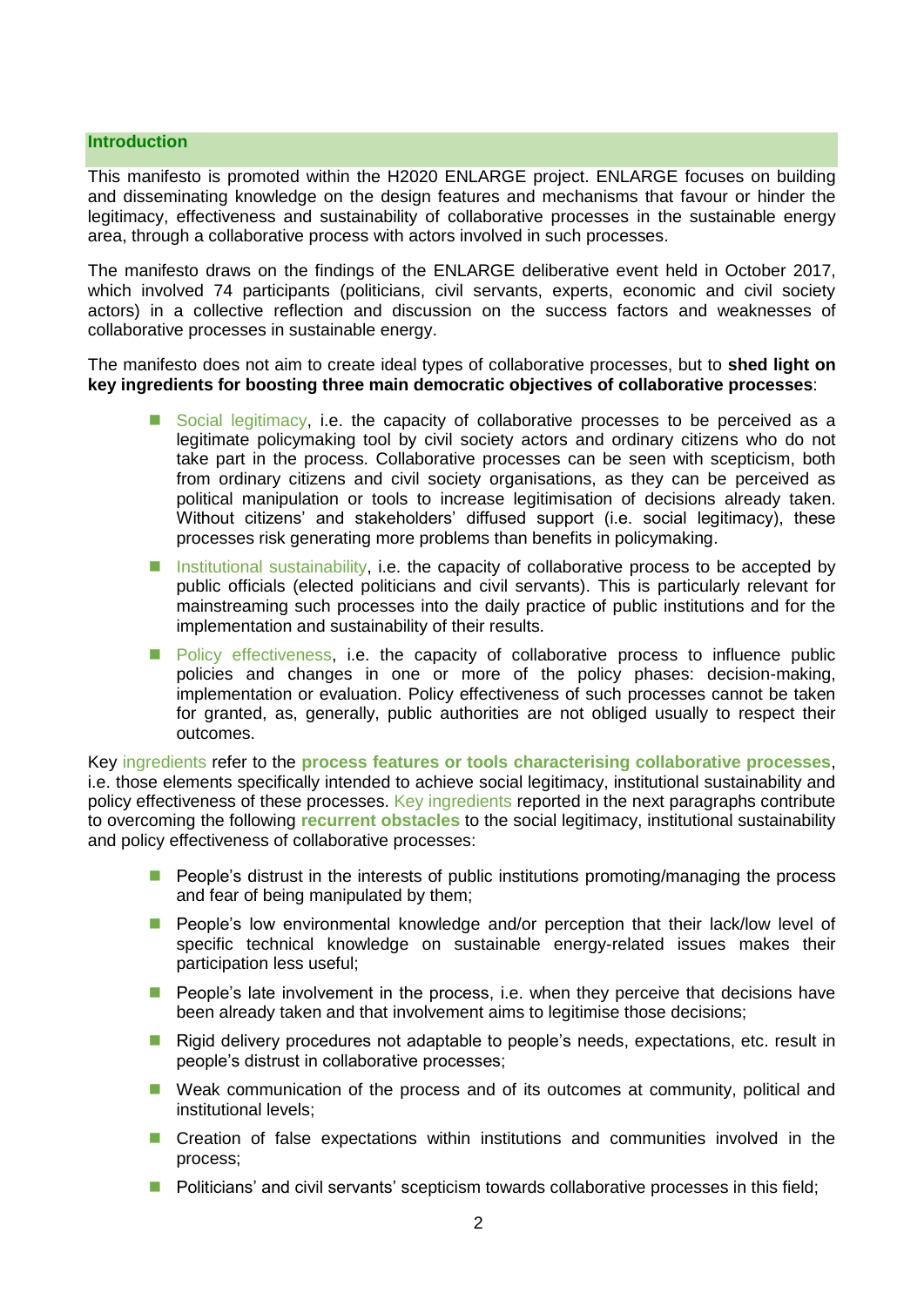- **Promotion of one-stop collaborative processes and of participation for the sake of** participation without really considering people's opinions in the policy design/ implementation;
- **Excluding potential social/political/institutional opponents in the process from the** process;
- **Policy and politics not matching time, hindering the implementation of the process** outcomes, especially in the case of long-term processes;
- Lack of resources (e.g. knowledge, economic, legal, etc.) for the delivery of the process and/or implementation of its outcomes;
- **Low implementation feasibility of people's proposals.**

It is worth noting that **context factors** also condition social legitimacy, institutional sustainability and policy effectiveness and, therefore, have to be considered in the design of collaborative process features. The most relevant context factors impacting on collaborative processes are:

- **Public participation culture and previous experience: A high level of public participation** culture at both community and institutional level favours social and institutional legitimacy, as previous experiences of collaborative processes reduce citizens', politicians' and civil servants' scepticism about and fear of public participation. On the contrary, negative previous experience increases scepticism and fear.
- Social capital, civic culture, institutional trust and low corruption: High levels of social capital, trust in public institutions and civic culture coupled with low levels of corruption favour the creation of public-private networks, the active involvement of the local civil society in public decisions and citizens' engagement in collaborative processes promoted by public institutions.
- **Political stability:** This reduces the risks of unsustainable/destructive changes in the regulatory, legal and institutional framework related to the sustainable energy collaborative processes, and favours the implementation of the process outcomes.
- **E** Legal framework imposing mandatory collaborative approaches in the delivery and implementation of sustainable energy initiatives: This makes the process less linked to a specific political party, favouring legitimisation of the process and the sustainability of its outcomes over time.
- A certain degree of autonomy of the institutions promoting the process: This allows them to respect commitments taken during the process and to implement its outcomes.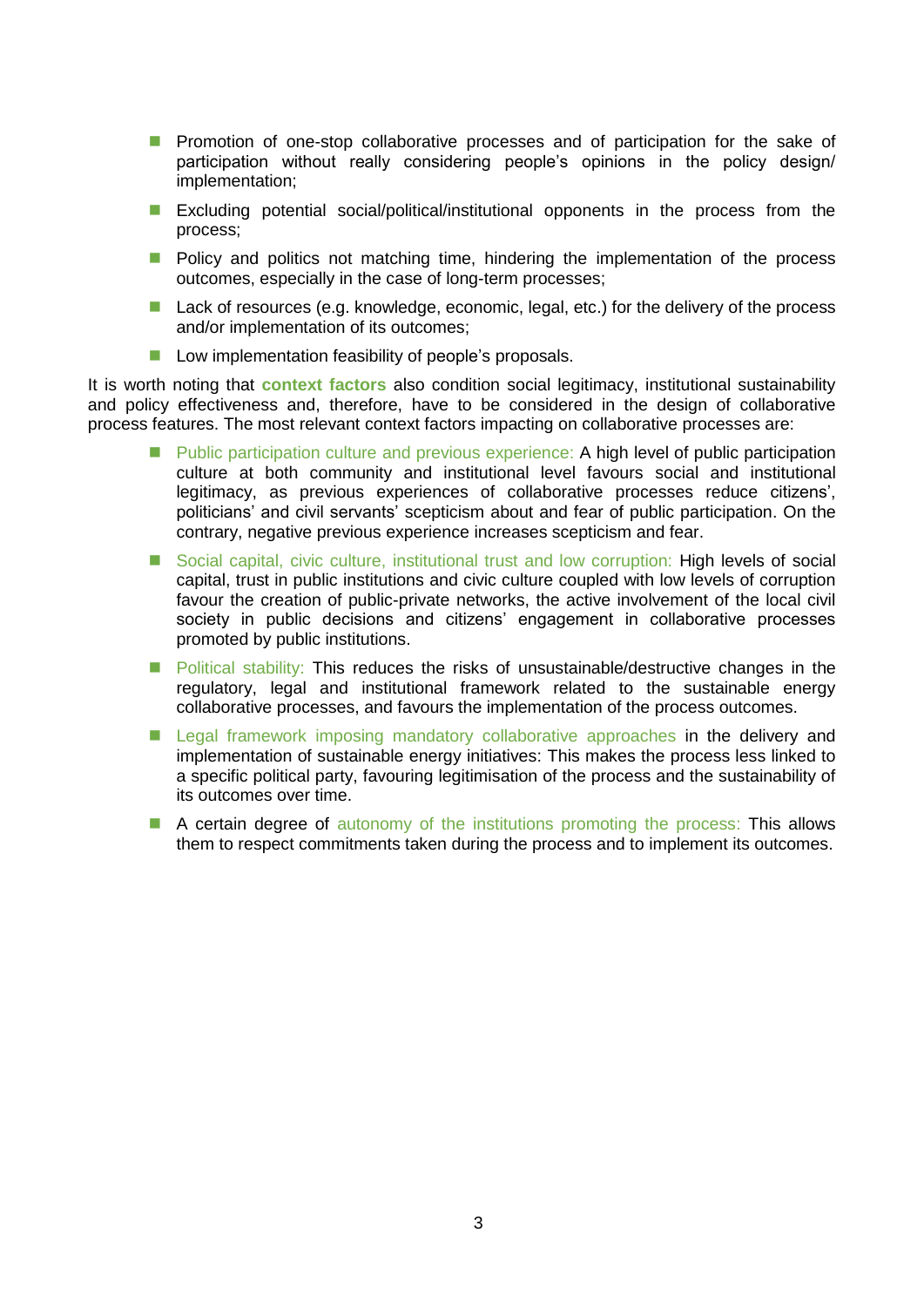#### **Key ingredients for the social legitimacy of collaborative processes in sustainable energy**

- Openness, inclusiveness and transparency of the process are key for social legitimacy. The format, the contents and the language of collaborative actions have to be adapted to the characteristics of the various target groups of the process. Information on the process has to be easily accessible to anyone at any time of the process. Adopting informal settings and 'fun' actions (e.g. city picnics for collecting ideas on sustainable energy, walking groups for disseminating information on sustainable energy, etc.) triggers the attention and participation of those not particularly interested in sustainable energy issues. Other tools can be used, such as calls for interest, which can enhance voluntarily participation in the process, or other specific incentives for gaining the attention of different types of actors. Furthermore, the combination of onsite and online participation enhances the involvement of a wide part of the community. Person-to-person repeated interactions is particularly relevant for actors' engagement in small contexts, whereas in larger contexts (big cities, metropolitan areas) online communication seems more effective in engaging citizens.
- Involving citizens and stakeholders from the early stages of the process (e.g. from the definition of the agenda and the rules of the game, etc.) contributes to lowering their fear of being manipulated and dissipating distrust in the interests of the institutions promoting/ managing the process.
- **Providing continuous feedback on the collaborative process, its short-term results and** general outcomes favour trust, mutual learning and commitment among participants, as they learn to value relations and the costs of defecting. Different tools, which favour repeated interactions and information flows between the actors involved in the process, can be used to this end such as citizens' assemblies, steering committees, constituencies made of grassroots organisations and institutions, etc.
- **Multilevel governance should be carefully considered. When upper institutional levels** promote energy policies, the involvement of local institutions is relevant for including local communities' interests and preventing possible conflicts. When energy policies are promoted at the local level, the involvement of upper institutions could bring in additional political resources to the local policy. The involvement of institutions at local level is also relevant when processes are born within and promoted by the community itself, as institutions retain the legal resources necessary for the implementation of their outcomes.
- The active involvement of highly reputable actors can favour stakeholders' and citizens' acceptance of the collaborative process and foster imitative behaviours. People are more prone to adhere to a collaborative process when well-acknowledged and trustworthy actors are engaged in it.
- Adopting specific tools to share technical knowledge on sustainable energy-related aspects (e.g. explanation tours, community groups including a technical mediator) contributes to overcoming citizens' perceptions of feeling unprepared to take part in the discussion.
- Ensuring adequate time and economic resources to collaborative processes is essential for complex sustainable energy issues and in contexts with a low level of participatory culture. Adequate time and economic resources are also essential for creating inclusive participation strategies. However, in long-term participatory processes, it is important to show people short-term results of their participation to keep them engaged in the process.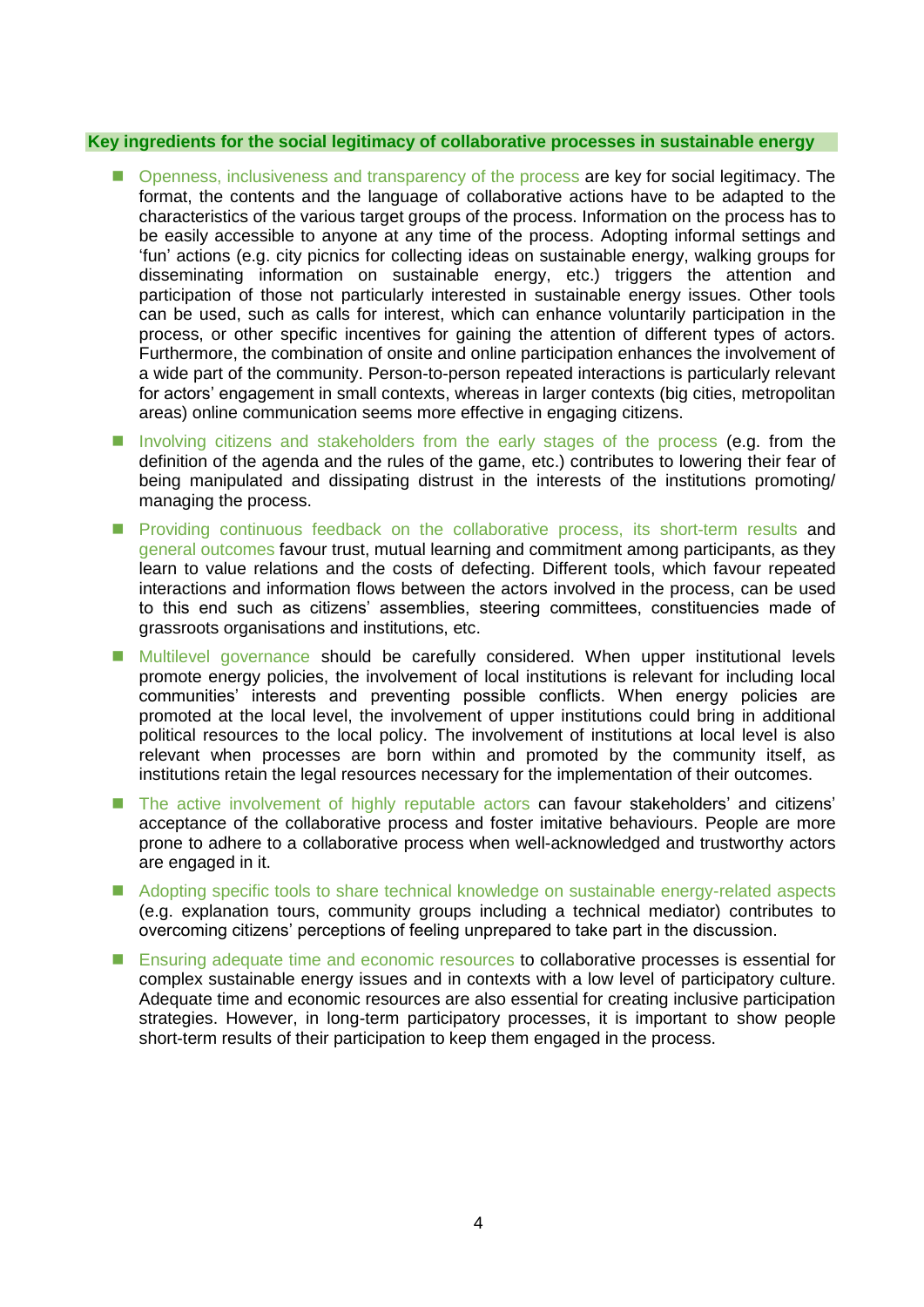#### **Key ingredients for the institutional sustainability of collaborative processes in sustainable energy**

- **Building the capacities of politicians and administrative staff on public participation can** favour their better understanding of the value and benefits of collaborative policymaking in sustainable energy.
- Active involvement of civil servants and politicians at various levels, including potential opponents, before opening the process and their coordination throughout the process is key for preventing conflicts and for building trust in the process. Specific tools, such as, for instance, intergovernmental bodies, intersectorial groups, task forces, steering groups, allow for repeated interactions between the actors involved, information flow on the process, anticipation of actors' preferences and potential conflicts. These foster mutual trust between actors and the adjustment of their preferences, reducing the risk of conflicts. Furthermore, clearing actors' roles and responsibilities in the process, through specific agreements, favours their coordination and commitment to promises undertaken.
- **Finding a trustworthy front runner of collaborative processes within the** promoting/managing institution is relevant for triggering an imitative behaviour in the rest of the administration. If deemed reputable and trustworthy, top-level politicians and/or managers can act as front runners of collaborative processes in sustainable energy.
- **E** Creation of win-win situations for both politicians and administrative staff and their extensive communication within the administration can contribute to gaining their support and engagement in the process. Indeed, actors mobilise themselves when they perceive a window of opportunity for pushing their agenda. Furthermore, their communication increases their visibility among politicians and civil servants, and fosters imitative behaviours.
- **E** Sharing the responsibilities of the process and its outcomes between administrations (politicians and civil servants) and stakeholders and citizens contributes to reducing the burden of public decisions on the administration. This in turn can favour institutional sustainability of collaborative policymaking.
- Coupling collaborative processes with the public agenda increases the salience of collaborative processes, putting pressure on public administrations to proceed.
- Ensuring adequate resources (e.g. financial, human, time, knowledge, etc.) for the delivery of the process in order to avoid administrative staff feeling overwhelmed by the process and opposing/blocking it.